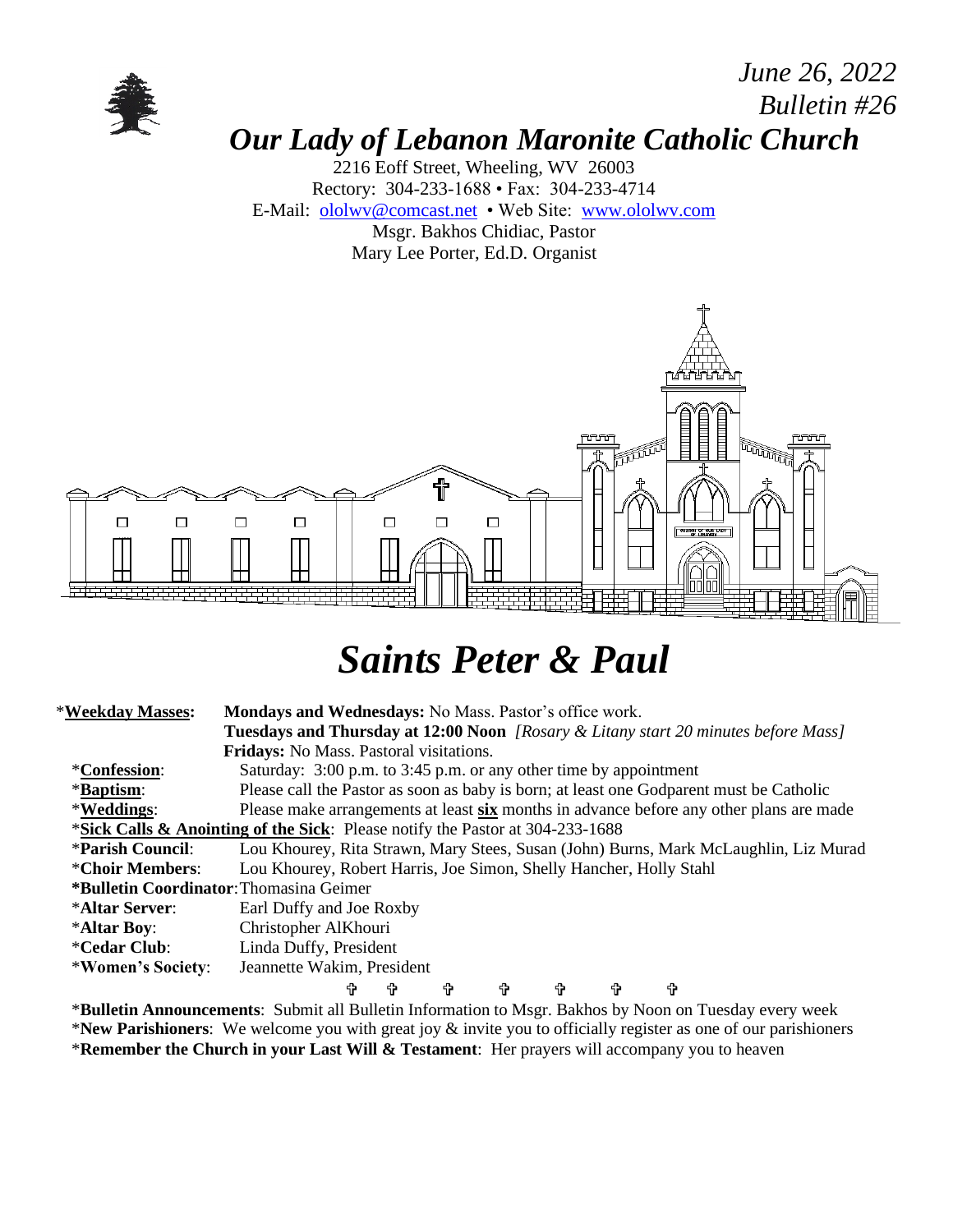## *Saints Peter & Paul*

Readings: 2Cor 11:21-30 and Mt 16:13-20

#### *St. Peter*

Simon was a fisherman. His brother Andrew said to him, "I have met Jesus. Come and see Him." Simon loved Jesus and Jesus gave him the name Peter, which means "a rock."

Jesus picked eleven other Apostles and said to them, "Follow me, and I will make you fishers of men." He meant He would send them to do His work of bringing people to God. The Apostles gave up their homes to follow Jesus.

One day Jesus said to them, "Who do you think I am?" Peter answered, "You are Christ, the Son of God."

Our Lord was pleased and said, "You are Peter, a rock, and I will build My church upon you. I will give you the keys of the kingdom of heaven." This is the power to help people get to heaven.

After His Resurrection, Jesus asked Peter three time, "Peter, do you love Me?" Three times Peter answered, "Lord, you know that I love You." And Jesus said to him, "Feed My lambs, feed My sheep." In this way Jesus made it clear that Peter was to be the first Pope.

Peter was crucified, head downward, in Rome, because he said he was not worthy to die the same way as Jesus.

#### *St.Paul*

St. Paul was a Jew who hated the Christians. He was on his way to the city of Damascus to arrest them when a light from heaven suddenly shone around him. He fell to the ground as he heard a voice saying, "Saul, Saul, why do you persecute Me?'.

He asked, "Who are You, Lord?" And the voice answered, "I am Jesus, whom you are persecuting." Saul asked, "Lord, what do You want me to do?" The voice said, 'Go into the city; you will be told what to do."

Saul had to be led by his companions into the city, as he had been struck blind. After three days, a man named Ananias came to him and said, "Brother Saul, the Lord has sent me -Jesus who appeared to you on your journey- that you may get your sight back and be filled with the Holy Spirit."

At once Saul could see. He was baptized and was called Paul.

He began to preach the word of Jesus to the pagan world. He wrote many letters (Epistles) to the Christians.

After years of travel and suffering, Paul was taken to Rome as a prisoner and beheaded.

### *This Weekend, June 25-26: Saints Peter & Paul*

**Saturday, June 25 at 4:00 p.m.: Feast of Saints Peter and Paul**

Mariam Joseph by the Weisner and Joseph Families

Michael T. and Eileen M. Hatty by their son Hon. Michael P. Hatty (MI)

#### **Sunday, June 26 at 10:30 a.m.: Feast of Saints Peter and Paul**

- Don & Helen Fielding
- Kathleen Olinski and Alois Marchy and good health of Matt Ragase by Mary Ragase
- Khalil & Sadie & Maria Harb and Annette & Al Togliatti by Jamil Harb (Troy, MI)

#### *Next Week Mass Schedule*

**Monday, June 27:** No Mass. Office work.

#### **Tuesday, June 28 at Noon:**

- Sylvia Long, her husband Arthur, & her son Mark by her last will
- Living & Deceased of Tom & Judy Brock, Jr.
- Don & Helen Fielding

**Wednesday, June 29:** No Mass. Office work.

**Thursday, June 30 at Noon: Feast of the 12 Apostles**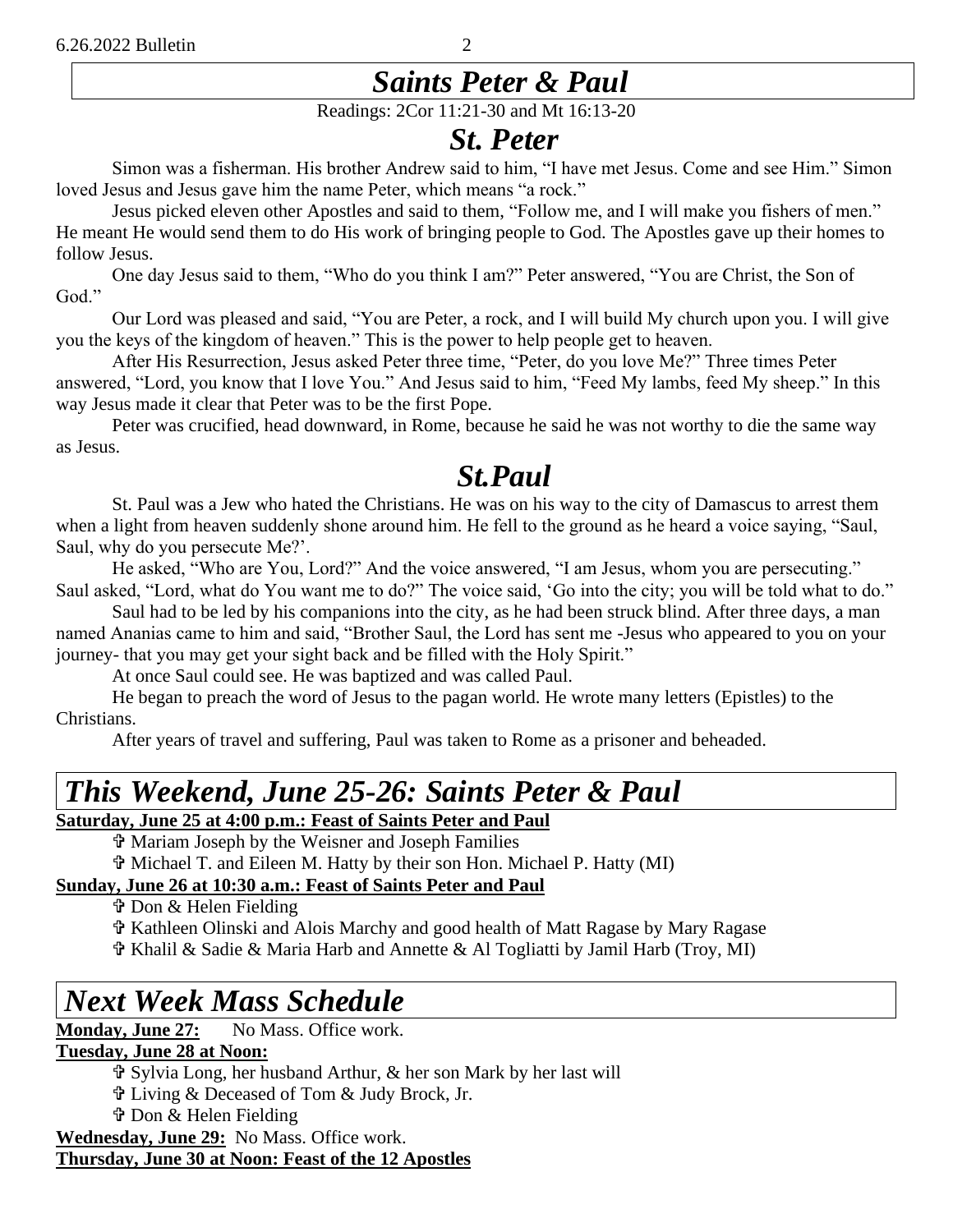6.26.2022 Bulletin 3

- Bob Sengewalt (Birthday) by Dave & Debbie Sengewalt
- Kathleen Olinski and Alois Marchy and good health of Matt Ragase by Mary Ragase
- Living & Deceased of Tom & Judy Brock, Jr.

**Friday, July 1:** No Mass. Pastoral visitations.

## *Next Weekend, July 2-3: 5 th Sunday of Pentecost*

#### **Saturday, July 2 at 4:00 p.m.:**

- Rosella Saseen, parents Nancepe & Helen, grandparents Shikrey & Helen Saseen by her last Will
- Living & Deceased of Tom & Judy Brock, Jr.
- Bob Sengewalt by his grandchildren: Jeff, Courtney & Patrick Sengewalt
- Special Intention

#### **Sunday, July 3 at 10:30 a.m.:**

- Bob Sengewalt by Dave & Debbie Sengewalt
- Kathleen Olinski and Alois Marchy and good health of Matt Ragase by Mary Ragase

## *Schedule of Upcoming Events*

| $1$ July, 11-17   | NAM Convention, Minneapolis, MN                                         |
|-------------------|-------------------------------------------------------------------------|
| Sunday, August 14 | Lebanese Festival (Mahrajan) 10:00 am Mass outdoor followed by Festival |

## *Birthdays Wishes in the Coming Month:*

- June 27: Lindsay Lenz July 3: Larry Ferrera July 5: Bill Committee July 11: Justin Wilson
- July 12: Shaun Hancher
- July 14: Chloe Imer
- July 15: Denny Albaugh
- July 16: Payton Wilson, Pam Obyc
- July 20: Shirley George
- July 22: Grace Klein, Mark Boehm
- July 26: Anna Marie Duymich

| <b>Your Church Support Last Week</b> |                                                                                   |  |
|--------------------------------------|-----------------------------------------------------------------------------------|--|
| \$727.00                             | <b>Sunday Collection</b>                                                          |  |
| 15.00                                | Bake sale                                                                         |  |
| 42.00                                | Candles                                                                           |  |
| 46.00                                | Coffee hour                                                                       |  |
| 40.00                                | Donation to the church                                                            |  |
| 721.00                               | From the funeral of Nick Bedway                                                   |  |
| 100.00                               | Donation to the Women Society for serving the Mercy Meal of Nick Bedway           |  |
| 790.00                               | Mahrajan                                                                          |  |
| 60.00                                | Parking                                                                           |  |
| 100.00                               | T-Shirts sale donated by Mr. Nick Ghaphery                                        |  |
| \$2641.00                            | Total Deposits: May God reward you abundantly for supporting your spiritual home! |  |
|                                      | Finance Committee: Lou Khourey, Mary Stees, Linda Duffy, Susan Burns, Liz Murad   |  |

## *Please Pray for Those on Our Prayer List*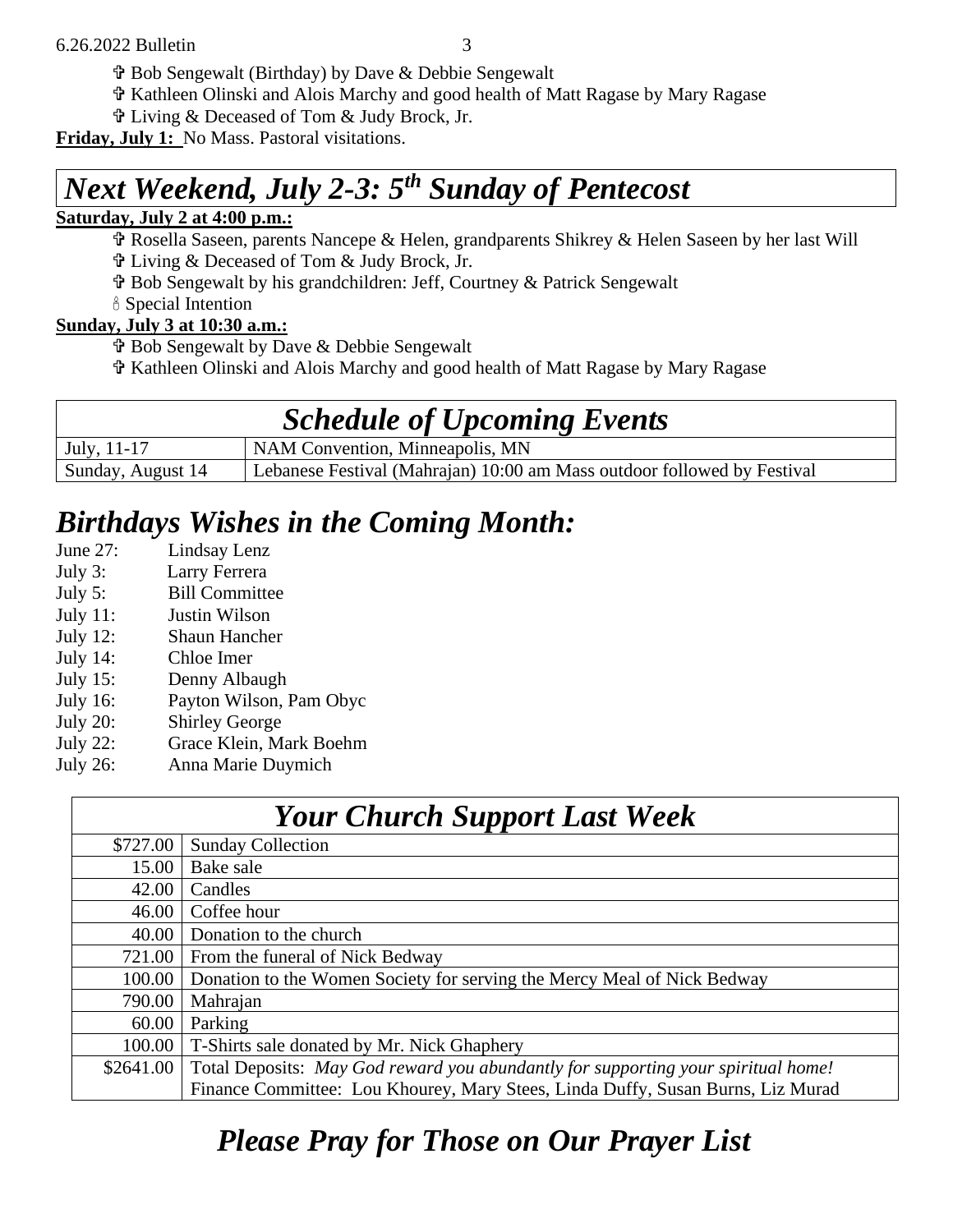*(Note: Please call Msgr. Bakhos if you need your name added to our Prayer List. HIPPA regulations)* Emily Harris, Renee Beabout (daughter of Marge John), Joe Bryan, Regina Hancher, Thomasina Geimer, Mary Stees, Rex & Rita Strawn, Viola J. Yeater (mother of Jeannette Wakim), Mary Thomas, Jack Hogan (infant son of Mark & Michaela Hogan & great nephew of Lou Khourey), Justin Frenn, Elia Frenn, John Shiben, Patty Fahey, Fred Schweizer (brother of our organist Mary Lee Porter), Ted Olinski, Patricia Corder,

### *What's New?*

## *Parish Condolences: Joseph Bryan*

The pastor and the parishioners of Our Lady of Lebanon Church, offer their heartfelt sympathy to the Bryan Family on the loss of their beloved Joe. Msgr. Bakhos celebrated the funeral service on Friday, June 24th. May the Blessed Mother intercede for him and lead him to the light of Christ. We extend the parish's condolences to his Family in their time of sorrow.

# *Win Cash – NAM Raffle (July, 11-17)*

If you want to share in the Raffle of the 2022 Maronite Convention in Minneapolis, please call Msgr Bakhos at 304-233-1688 and purchase a book of 5 tickets for \$20.00. Good luck.

| $1st$ Prize                  | \$4,000          |
|------------------------------|------------------|
| $\gamma$ <sup>nd</sup> Prize | \$1,000<br>- ሮ ተ |
| $3rd$ Prize                  | \$700            |

### *2022 Mahrajan (Festival) (Sunday, August 14, 2022)*

Please mark your calendars for Sunday, Aug 14, 2022 and plan on spending the day with us celebrating the Lebanese Mahrajan (Festival) at Oglebay Park!

The Lebanese Festival will begin with an outdoor Mass at 10:00 a.m. followed by the Mahrajan which will begin at 11:30 a.m. (or after mass) and close at 7:00 p.m. The committee will keep you updated on planning progress in the weekly bulletin. We also ask that you please feel free to make any suggestions or share your thoughts with any committee member.



- **Logo**. We have a **NEW Lebanese Festival Logo!** Please log-on to the Lebanese Fest Facebook page to view our NEW logo. **Please "Like" us on Facebook.**

- **Band** & **Singer** have been booked and contract signed.

- **50/50 Raffle** announcement has been mailed. The 50/50 Raffle will give you an opportunity to win \$5,000 if all tickets are sold! This year, we are only selling 500 numbered tickets. Tickets are \$20 each. You can purchase tickets from any Festival Committee member or call the church at 304-233-1688 for details. We will also be selling tickets after mass on Saturday's and Sunday's leading up to the day of the festival.

- **Festival Ad Book**. We are accepting ads for the Ad Book. If you have purchased an ad in past years, you should have received information in the mail. We are asking you to please consider renewing your previous ad or purchase new ad space for this year.

-**Table Reservations**: 1 table seating 8 people under tent (cost price: \$130.00; 1 open-air wooden picnic table:  $$65.00$ . Reservation due date is June  $29<sup>th</sup>$ .

- **Menu items:** All your favorite Lebanese food items are planned. More details to follow.

- **Volunteers:** We love and need our volunteers! No event can be successful without the help of our volunteers. If you are able to volunteer, please contact any committee member.

**Mahrajan Committee:**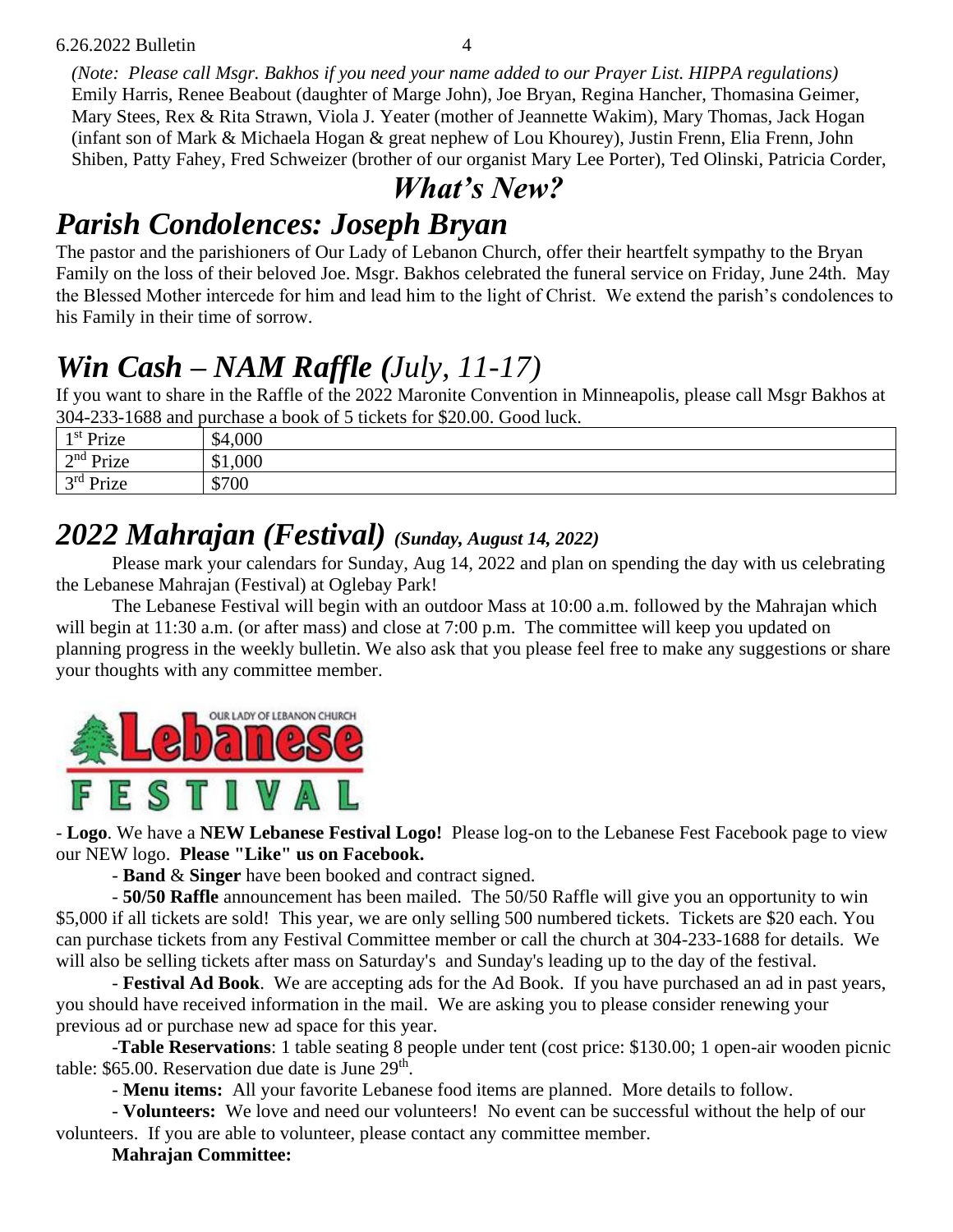Liz Murad, Mahrajan Committee Chairperson, Monsignor Bakhos, Lou Khourey, Susan John-Burns, Nick John, Ryan Storm, Ava Murad

## *Spirituality: The Rosary*

The two declarations: "Be it done to me according to Your word" and "Father, if this cup cannot pass, Your will, not mine, be done," set into motion a mission that changed the course of world history. Here, the divine joined forces with the human to initiate God's plan for the salvation of our world. Mary's "let it be," and Jesus', "yes, Father!" exemplify what a mother and son accomplished for mankind in a brief span of time. The events that capsulate their lives are shown in the four gospels and highlighted in the mysteries of the rosary.

Reciting Hail Marys as rosary beads slip through our fingers may or may not draw us closer to Christ. However, meditating on the mysteries brings alive their joint mission as we move through the history of our Lord's birth, the forming of his future Church, the descent of the Holy spirit, and the empowering of his apostles to preach the Gospel to all nations. It's all there in the 20 decades of the rosary which now include the "luminous" mysteries, added recently by Pope John Paul II, entailing Jesus' public life as preacher, healer and miracle worker.

We might say, "Fine, but how can I ever hope to become like Mary the mother of God? What could I possibly have in common with the Queen of Heaven?"

You might be surprised. For far too long, Catholics have relegated Mary to a heavenly throne, out of touch with our present day trials and tribulations. Kneeling before her statue, we hail Mary as our queen. We are in awe of her beauty as depicted in fine art, chiseled in stone, replicated in ivory and featured on holy cards and medals. Her beauty, as it should be, is awesome. However, if we examine her everyday life as revealed in the Gospels, we find that she was of the "Anawim," the poor little ones of God. We come to know her not only as the one chosen to bear the Savior of the world, but as a trusting teen-ager, a friend, and an intercessor.

In the Joyful Mysteries we witness Mary's absolute surrender to God's will, her rejection, homelessness giving birth in a stable, being exiled from her country, stalked by a mad king and finally, being told by the prophet Simon that not only will her son suffer, but that her heart too will be pierced. Upon her young shoulders is laid the weight of the world.

Pausing to meditate on the scriptural accounts of Mary's life enjoined with that of Jesus, we come to realize how they functioned as a team throughout his upbringing and introduction into public life as revealed in the Luminous Mysteries. Here we encounter our Lord's first miracle, his mingling with the poor and downtrodden, his teachings and healing. We come to recognize the personality of Christ, his passion, tenderness, forgiveness, mercy, his overwhelming love of mankind and his purpose for coming to earth.

Embracing the Sorrowful Mysteries we experience through Mary's eyes, her son's mockery, scourging and crowning with thorns. We envision their meeting on the road to Calvary as their declarations, "Be it done unto me," and, "Your will, not mine be done," echo in our ears. We relive with Mary her son's crucifixion, and join our heartache with hers as we recall mankind's gruesome treatment toward the son of God.

In the Glorious Mysteries we conjure images of Christ's resurrection, the great stone being rolled away from his grave site along with Mary Magdalene's shock and awe at seeing her risen Savior.

We imagine the descent of the Holy Spirit and the sweeping wind that whipped through the upper room, as tongues of fire danced upon the heads of Mary and the apostles. We envision Christ's glorious ascension into heaven as his apostles stand astounded at his departure and mourn his leaving.

Within these Glorious Mysteries, we as Catholics also profess our belief in Mary's ascension into heaven and acknowledge her title as "Queen of Heaven and Earth" as decreed by our Church. Here we join our hearts with simple men and women of old whom God chose and commissioned to carry forth the Gospel message of Christ.

Lest we forget, it was to Mary that Jesus, age 12, confided, "I must be about my Father's business," revealing a glimpse of his divinity. It was at Mary's bidding that Jesus performed his first miracle at the wedding feast of Cana. It was to Mary that Jesus, with a dying breath, entrusted not only the apostle John, but all the children of the world.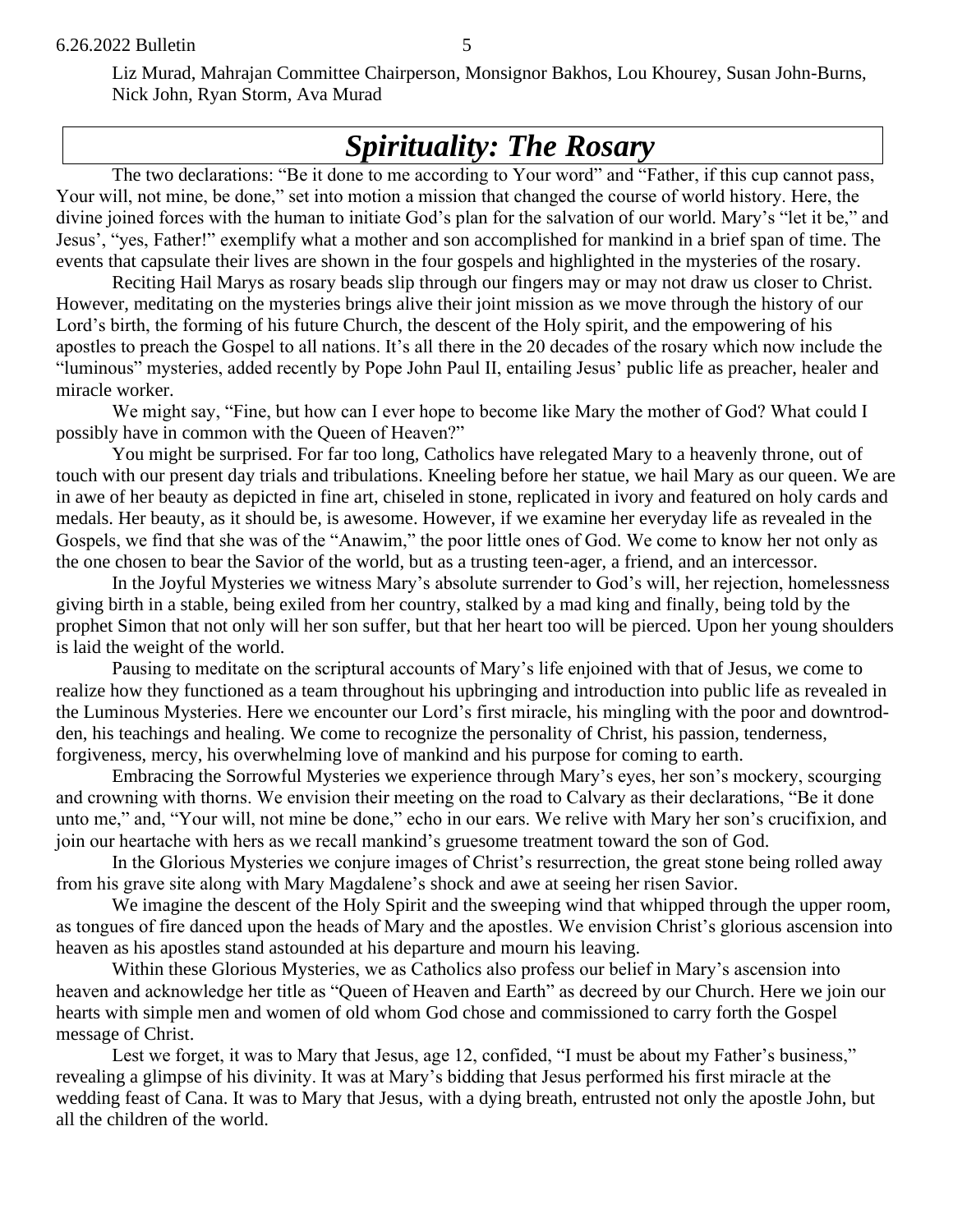Contemplating the lives of Jesus and Mary, we embrace Christ's great plan for his Church. As members of the Body of Christ, we too are called to dedicate ourselves in courage, faith and trust just as they, in their humanity were called to do -and did.

Joined with Christ through our baptism, and empowered through confirmation, we, just like Peter and Paul, James and John, Mary Magdalene, the woman at the well (whom some consider our first evangelist) and other disciples, we are called to communicate the "Good News" to a hurting world. Never in the history of our Church have there been so many ministries open to the laity as there are now to serve our neighbors. Whether it is supporting a single mother, sponsoring a refugee, protecting the life of the unborn, improving our environment, practicing ecumenism, instructing the ignorant, helping build houses for the poor, feeding the hungry, aiding the elderly, sponsoring a convert to the faith, visiting those in prison, consoling a distraught teen or encouraging a spouse with a troubled marriage. These ministries are the bedrock and heartbeat of our parish and diocesan mission.

The apostle Paul compared our spiritual gifts to parts of a body that, when working in union with other parts, form a powerful force. We become that force. We become God's hands, feet, mind and spirit here on earth. We are privileged to complete the unfinished work of our Savior.

Marian spirituality grasps, cherishes and delves deeply into every aspect of our Lord's life enjoined with Mary's providing us with old, new and many personal insights into his love for humanity.

Pick up that Rosary. Invoke the power of the Holy Spirit. Think, think, think about the life of our Savior. Take time to meditate and experience Marian spirituality at its richest.

#### *Wisdom: Gifts that cost nothing*

1.THE GIFT OF LISTENING: But you must REALLY listen. No interrupting, no daydreaming, no planning your response. Just listening.

2.THE GIFT OF AFFECTION: Be generous with appropriate hugs, kisses, pats on the back and holds. Let these small actions demonstrate the love you have for family and friends.

3.THE GIFT OF LAUGHTER: Clip cartoons. Share articles and funny stories. Your gift will say, *"I love to laugh with you."*

4.THE GIFT OF A WRITTEN NOTE: It can be a simple *"Thanks for the help"* note or a full sonnet. A brief, handwritten note may be remembered for a lifetime, and may even change a life.

5.THE GIFT OF A COMPLIMENT: A simple and sincere, *"You look great in red," "You did a super job"* or *"That was a wonderful meal"* can make someone's day.

6.THE GIFT OF A FAVOR: Every day, go out of your way to do something kind.

7.THE GIFT OF SOLITUDE: There are times when we want nothing better than to be left alone. Be sensitive to those times and give the gift of solitude to others.

8.THE GIFT OF A CHEERFUL DISPOSITION: The easiest way to feel good is to extend a kind word to someone, really it's not that hard to say, Hello or Thank You.

#### *Little Stories*

### *On a Journey*

You have been sent on a journey. You had no choice about when or where it started. You don't know when, where or how it will end. You have no map. All you know for sure is that it's bound to end sometime.

There are rules that apply to this journey, but you've had to learn them as you go. And you cannot control them. You may not even know the purpose of the journey, even though others claim to know.

All you know is that once started, you must continue every day, whether you feel like it or not. You start with no possessions, and when you finish you must turn in all you have accumulated. In the end, say some, you will be rewarded or punished. But how do they know for sure?

That's life, my friends, and you cannot change it. A little faith and a sense of humor, fortunately, help cushion some of the bumps.

### *God within you*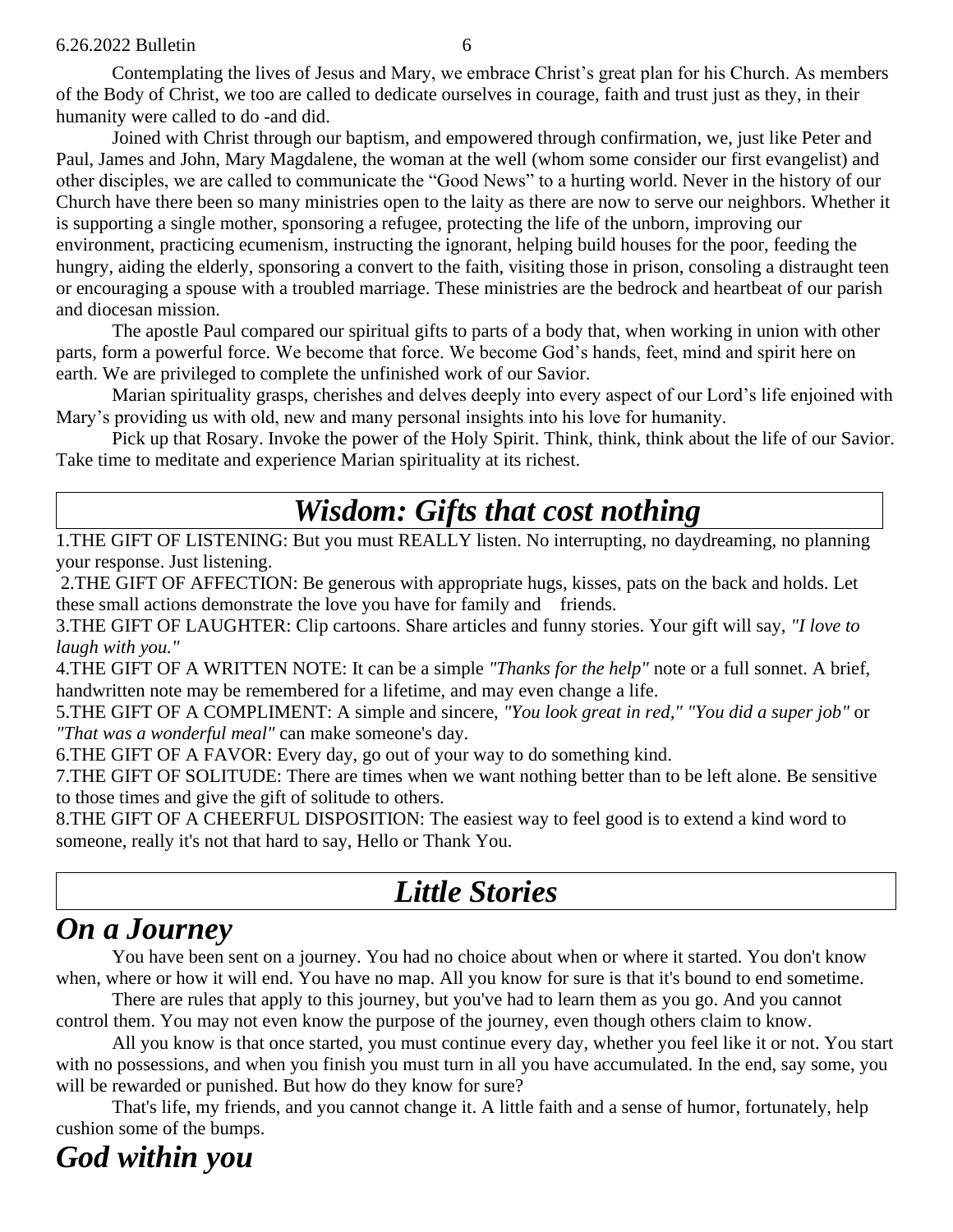A little girl was standing with her grandfather by an old-fashioned open well. They had just lowered a bucket and had drawn some water to drink.

"Grandfather," asked the little girl, "where does God live?"

The old man picked up his little granddaughter and held her over the open well. "Look down into the well," he said, "and tell me what you see."

"I see a reflection of myself," said the little girl.

"And that's where God lives," said the grandfather. "He lives in you."

## *The Beatitudes: The Lesson*

Jesus took his disciples up the mountain, gathered them around him and began to teach them saying: "Blessed are the poor in spirit for theirs is the kingdom of heaven. Blessed are the meek. Blessed are they who mourn. Blessed are the merciful. Blessed are they who thirst for justice. Blessed are you when persecuted. Blessed are you when you suffer. Be glad and rejoice for your reward will be great in heaven..."

Simon Peter spoke up and said, "Do we have to write this stuff down?" Andrew asked, "Are we supposed to remember this?" James piped in, "Will we be tested on this?" Philip asked, "What if we don't understand it?" Bartholomew inquired, "Is this an assignment to turn in?" John said, "The other disciples didn't have to learn all this." Matthew said, "When do we get off this mountain?" And Judas questioned, "What does this have to do with real life anyway?"

Then one of the Pharisees present asked to see Jesus' lesson plans. Another demanded to know Jesus' terminal objectives in the cognitive domain... And Jesus wept!

## *A Time to Laugh (16)*

## *Signs of the Times*

At a carpet store in Las Vegas: "We guarantee to beat them all." At a turf farm in Helendale, California: "Easy to get a lawn with."

### *People are like that*

A bag of bagels in my arms, I stopped to buy a subway token at the station. A homeless person stood by the token, crumpled coffee cup in hand, asking for change. I bought my token and then asked if the man would like a bagel. "They're still warm," I said.

His eyes lit up. "Sure," he said. The man thanked me, and I wished him well as I walked to the platform. I congratulated myself on a good deed until I saw one that put me to shame.

As I stepped into my train, I looked back toward the token booth. The homeless man had broken his bagel in two, and offered half to a man crouched in a dark corner of the terminal. As my train moved on, I watched as a man who had little gave all he could to one who had nothing.

## *In a Parish*

The weather was menacing: dark, brooding clouds filled the sky. The wind took on a chill and picked up speed; obviously, a summer storm was not far off Father Robert had just finished reading the gospel and begun his sermon at the Saturday evening Mass. His sermons usually are filled with jokes, and he was relating to us the time a child saw him during Mass and asked if Father Robert was Jesus.

"Of course," the priest told us, "the woman corrected her son." But in retelling the story to us, the priest jokingly said, "You know, the boy was pretty close to the truth, though..."

As Father Robert joked, a cloud clap of thunder shook the windows, leaving the church without power, in utter darkness father Robert, forced to continue his homily in the dark, looked upward tentatively and said, "Hey, sorry about that." And just as coincidentally, the power came back on.

### *The Self*

A student walked up to the clerk at the language laboratory and said: "May I have a blank tape, please?" "What language are you studying?" asked the clerk. "French," said the student.

"Sorry, we don't have any blank tapes in French."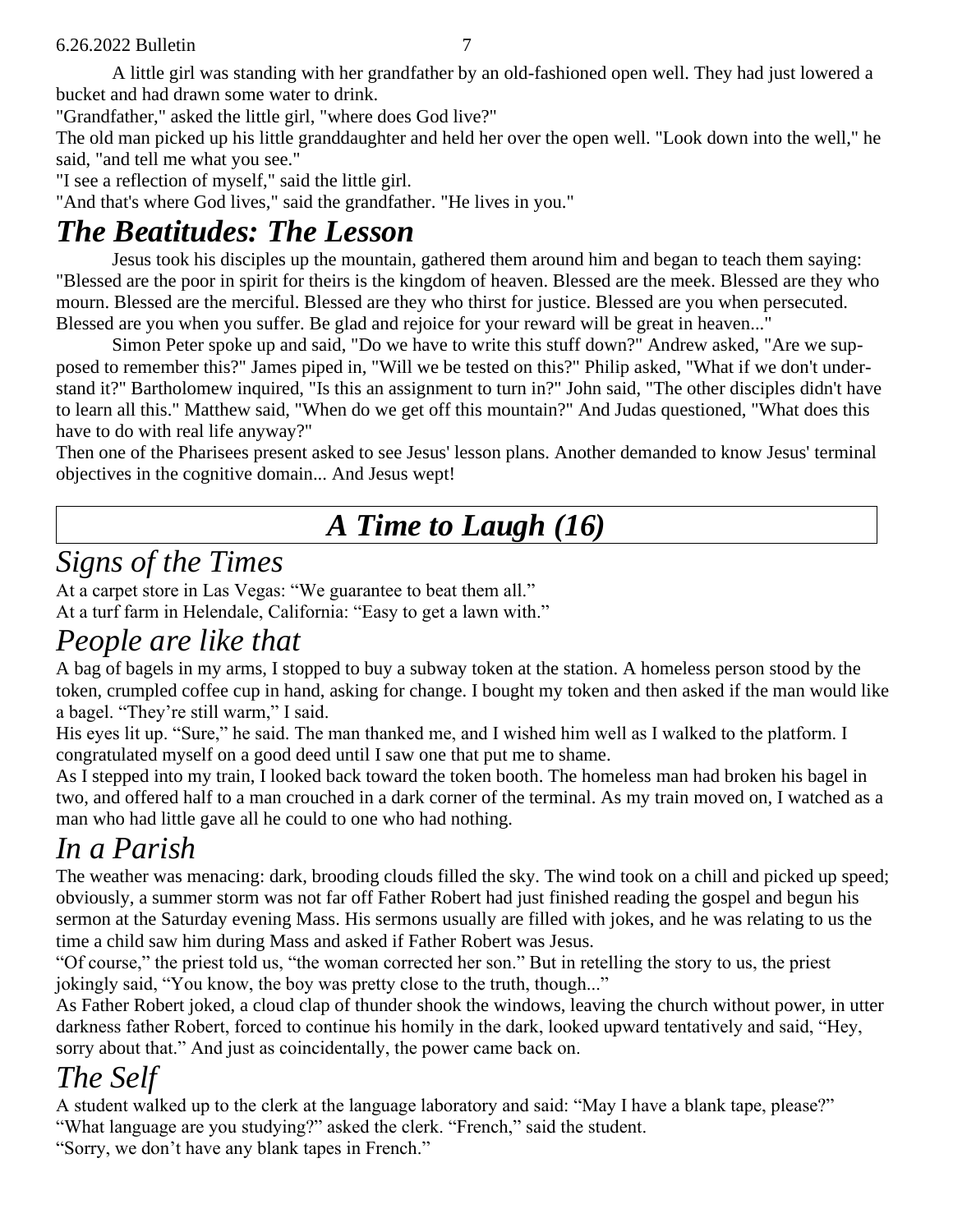#### 6.26.2022 Bulletin 8

"Well, do you have any blank tapes in English?" "Yes, we do."

"Good. I'll take one of those."

(It makes as much sense to speak of a blank tape as being French or English as it does to speak of a person as being French or English. French or English is your conditioning, not you).

## *Identity*

A baby born of American parents and adopted by Russian parents, has no notion he has been adopted and grows up to be a great patriot and poet who gives expression to the collective unconscious of the Russian soul and the aspirations of Mother Russia: is he Russian? American? Neither. Find out who/what are you.

### *Authority*

An ancient king in India sentenced a man to death. The man begged that the sentence be condoned, and added: "If the king will be merciful and spare my life, I shall teach his horse to fly in a year's time."

"Done," said the king. "But if at the end of this period the horse cannot fly, you will be executed."

When his anxious family later asked the man how he planned to achieve this, he said: "In the course of the year: the king may die; or the horse may die; or, who knows, the horse may learn to fly!"

## *Famous Quotes (16)*

--I predict future happiness for Americans if they can prevent the government from wasting the labors of the people under the pretense of taking care of them. (Thomas Jefferson)

--My reading of history convinces me that most bad government results from too much government. (Thomas Jefferson)

--No free man shall ever be debarred the use of arms. (Thomas Jefferson)

--The strongest reason for the people to retain the right to keep and bear arms is, as a last resort, to protect themselves against tyranny in government. (Thomas Jefferson)

--The tree of liberty must be refreshed from time to time with the blood of patriots and tyrants. (Thomas Jefferson)

--To compel a man to subsidize with his taxes the propagation of ideas which he disbelieves and abhors is sinful and tyrannical. (Thomas Jefferson)

--In light of the present financial crisis, it's now very interesting to read what Thomas Jefferson said in 1802: "I believe that banking institutions are more dangerous to our liberties than standing armies. If the American people ever allow private banks to control the issue of their currency, first by inflation, then by deflation, the banks and corporations that will grow up around the banks will deprive the people of all property until their children wake-up homeless on the continent their fathers conquered."

--On the Right Track: Even if you're on the right track, you're going to get run over if you sit there.

--When you become reluctant to change, remind yourself of the beauty of autumn.

--If you were on trial for being a Christian, would there be enough evidence to convict you?

--Church members are like automobiles—they start missing before they quit.

--The heart is happier when it beats for others.

--A Christian is one who does not have to consult his bank book to see how wealthy he really is.

--If you don't take care of your body, where else are you going to live? (Logans Ferry Messenger)

--It doesn't take much of a man to be a Christian –it takes all of him.

--The less real religion a church has, the more entertainment it takes to keep it going.

--Civilization stands at the crossroads. Down one road is despondency and despair, and down the other is total annihilation. Let us pray that we choose the right road. (Woody Allen)

--The act of faith is an act of acceptance, not an explanation. (Morris West)

--All I have seen teaches me to trust the Creator for all I have not seen. (Ralph Waldo Emerson)

--Unless we form the habit of going to the Bible in bright moments as well as in trouble, we cannot fully respond to its consolations, because we lack equilibrium between light and darkness. (Helen Keller)

--Dying is no big thing, since I'm prepared for it by my Catholic faith. (Walker Percy)